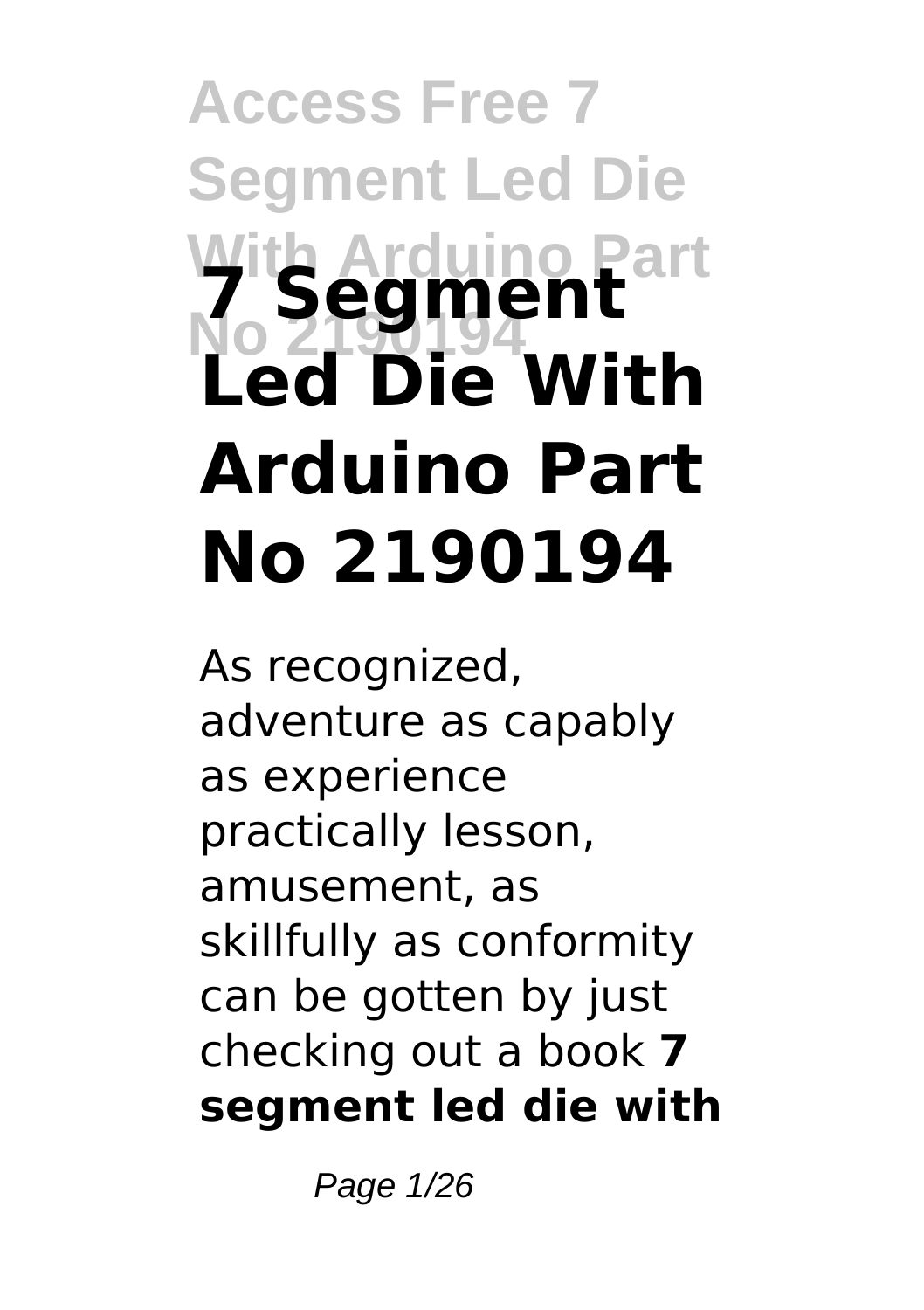**Access Free 7 Segment Led Die With Arduino Part arduino part no No 2190194 2190194** next it is not directly done, you could believe even more more or less this life, approximately the world.

We have the funds for you this proper as capably as easy quirk to acquire those all. We find the money for 7 segment led die with arduino part no 2190194 and numerous ebook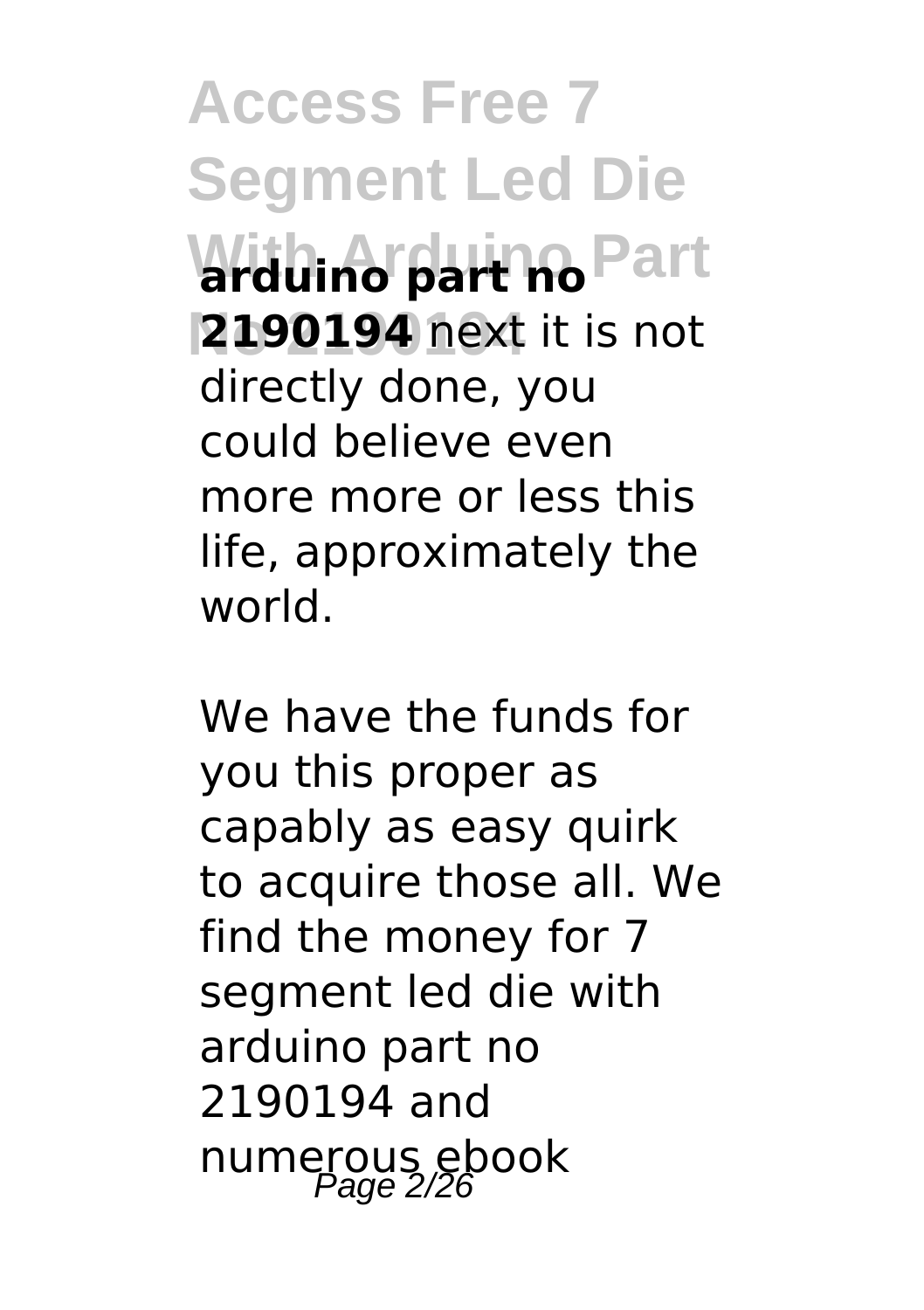**Access Free 7 Segment Led Die Collections from Part** fictions to scientific research in any way. in the course of them is this 7 segment led die with arduino part no 2190194 that can be your partner.

In 2015 Nord Compo North America was created to better service a growing roster of clients in the U.S. and Canada with free and fees book download production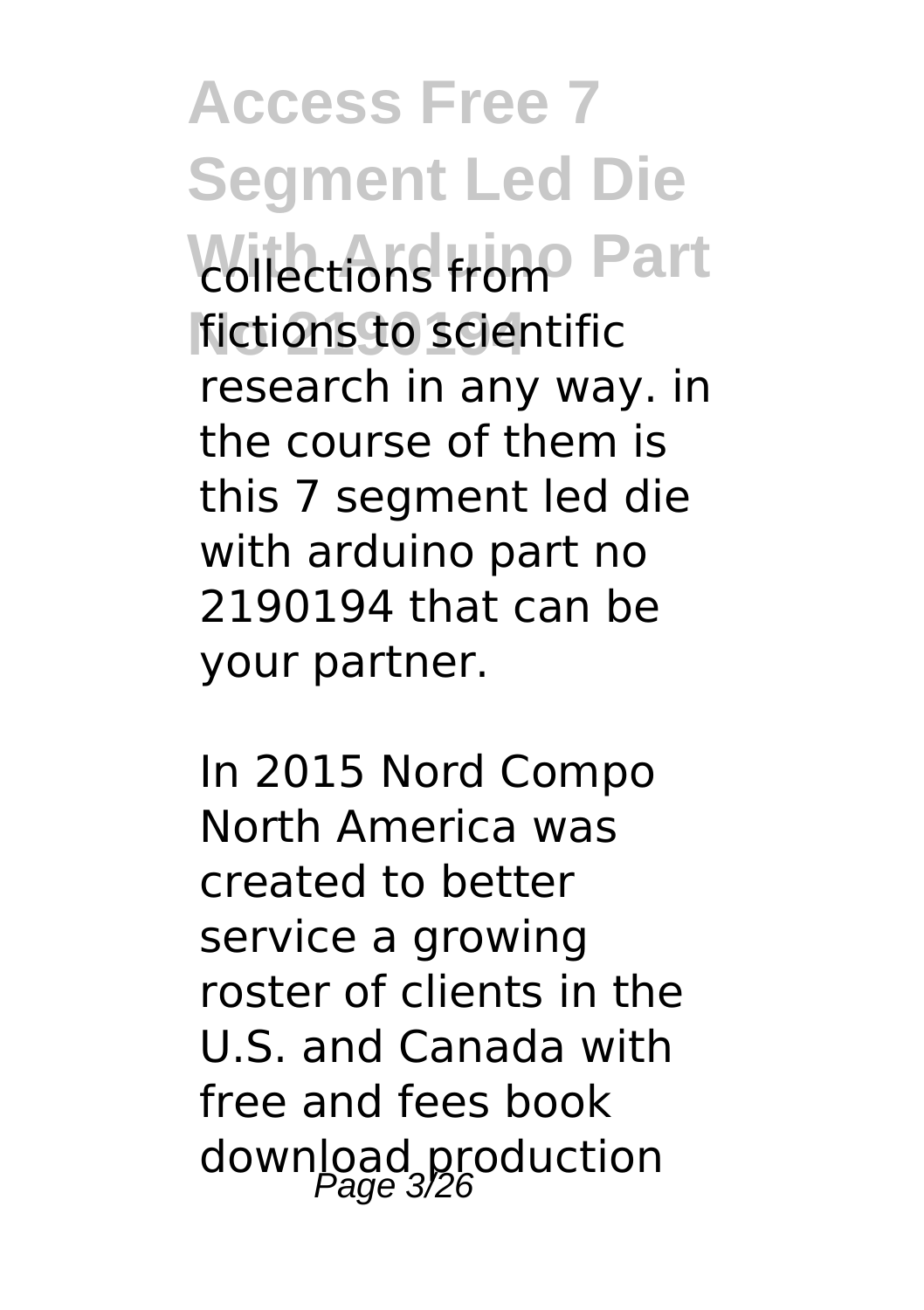**Access Free 7 Segment Led Die** services. Based in New York City, Nord Compo North America draws from a global workforce of over 450 professional staff members and full time employees—all of whom are committed to serving our customers with affordable, high quality solutions to their digital publishing needs.

# **7 Segment Led Die**  $\overline{\text{With}}_{Page\ 4/26}$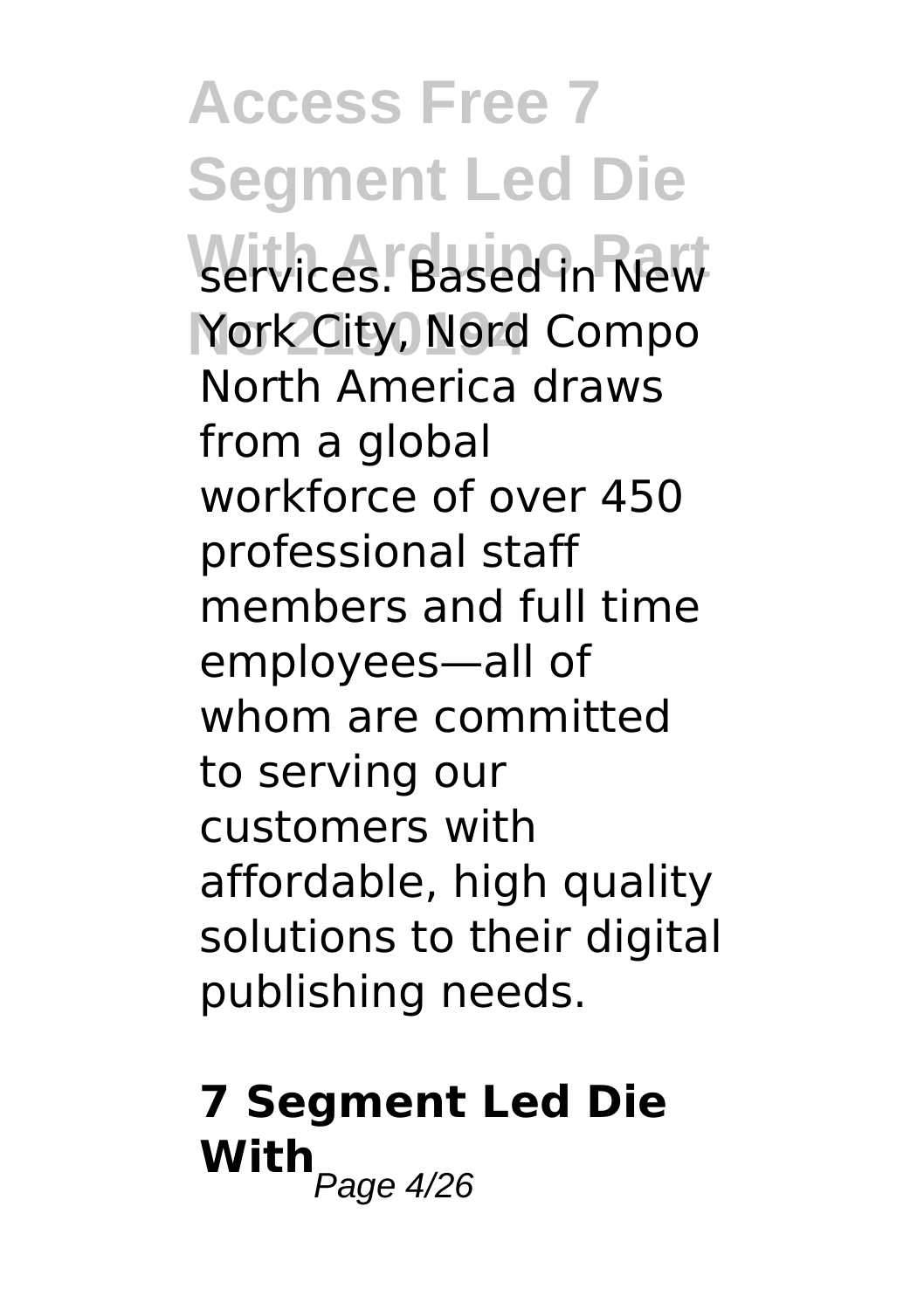**Access Free 7 Segment Led Die With Arduino Part** A typical 7-segment **LED display 94** component, with decimal point in a wide DIP-10 package A seven-segment display is a form of electronic display device for displaying decimal numerals that is an alternative to the more complex dot matrix displays .

### **Seven-segment display - Wikipedia** A frequency meter is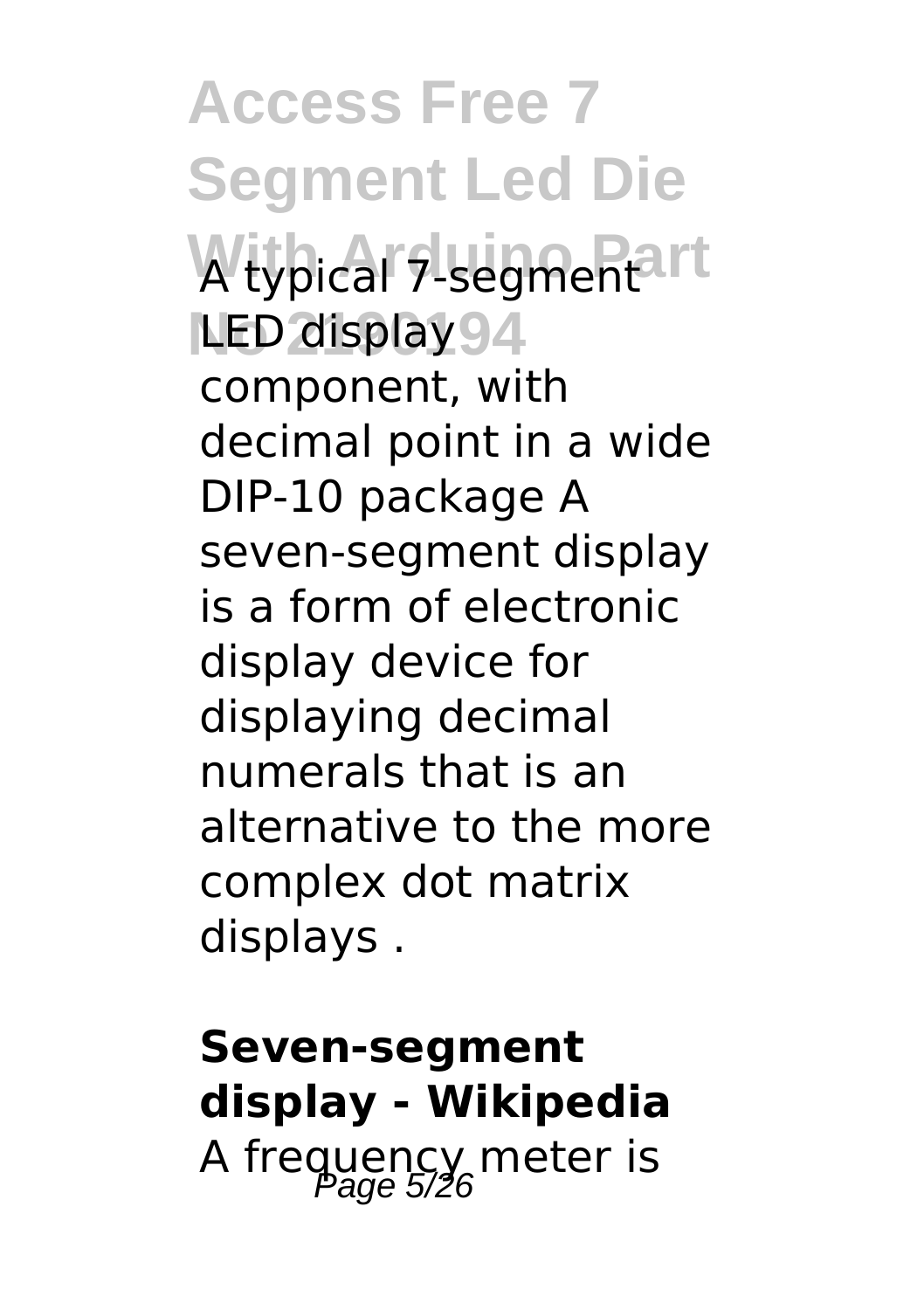**Access Free 7 Segment Led Die With Arduino Part** an instrument that displays the frequency of a periodic electrical signal. The video shows such an instrument where the value of the frequency is displayed on a 7-segment LED display in retro style, which is also very noticeable. It can measure the frequency of signals with ...

### **DIY 6.5MHz Frequency Meter**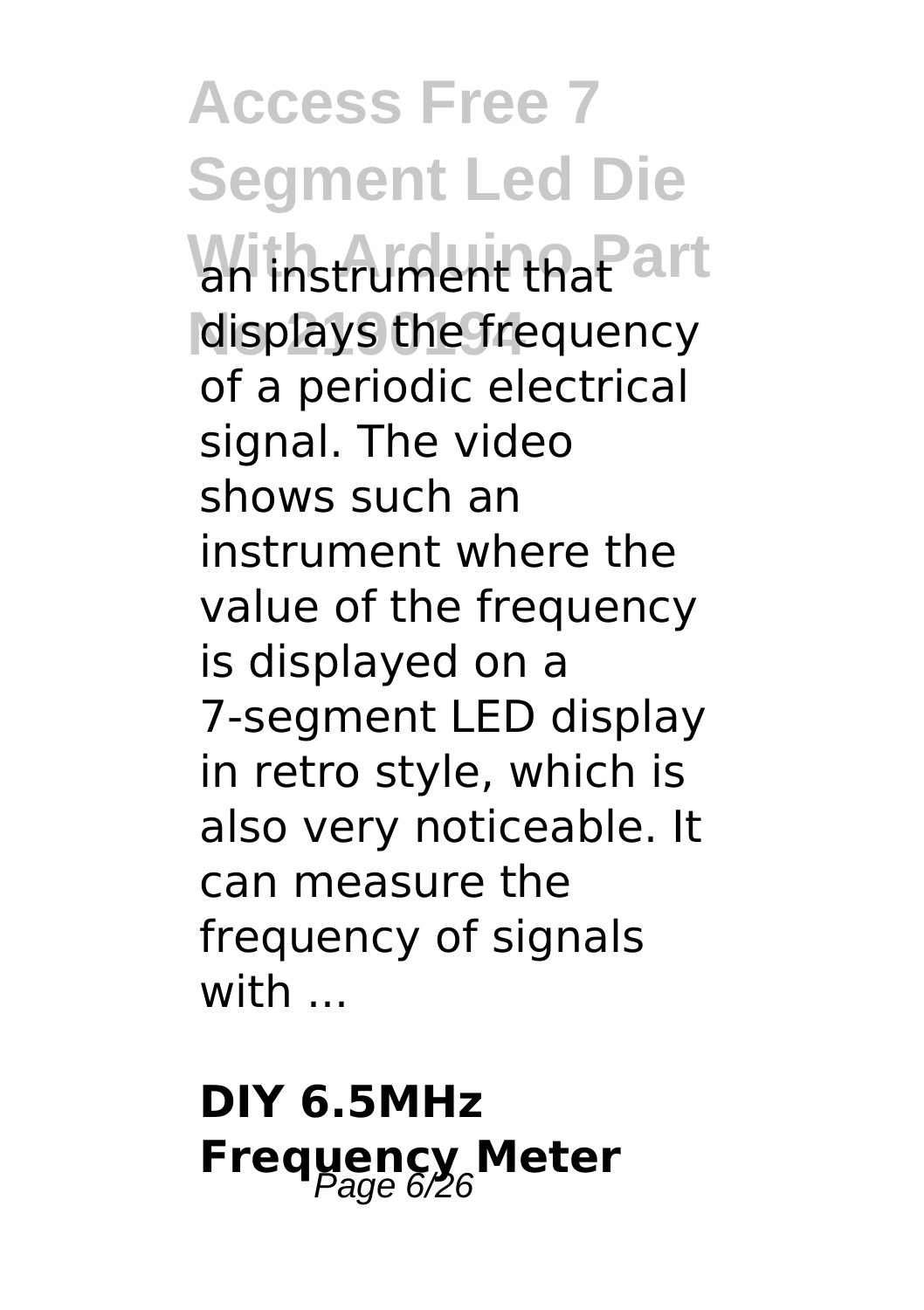**Access Free 7 Segment Led Die With MAX7219 Part No 2190194 7-Segment LED ...** Looking for downloadable 3D printing models, designs, and CAD files? Join the GrabCAD Community to get access to 2.5 million free CAD files from the largest collection of professional designers, engineers, manufacturers, and students on the planet.

### **7-segment - Recent** Page 7/26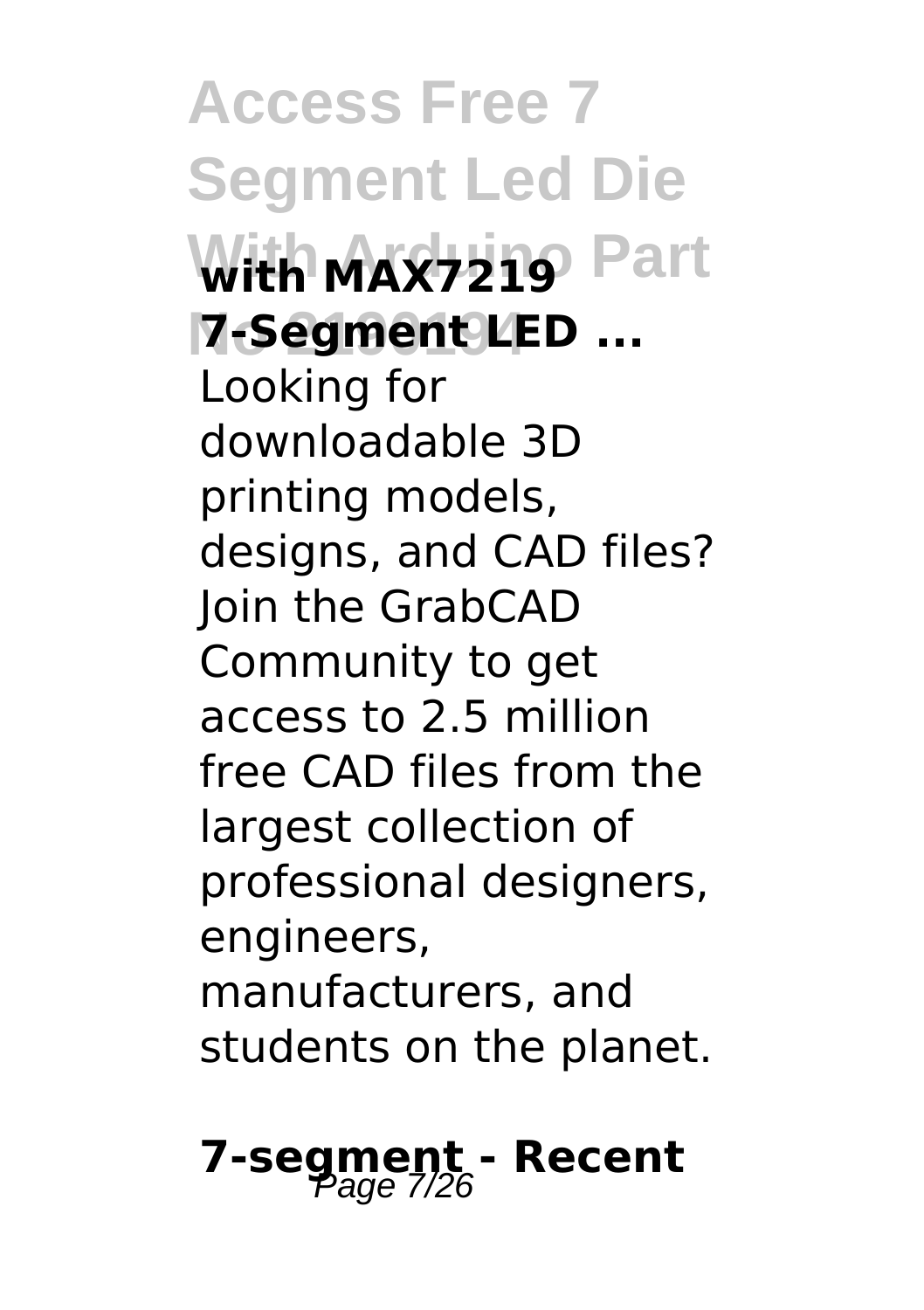**Access Free 7 Segment Led Die Withels Gab CAD** art **Model Collection ...** Arduino 7-segment display dice circuit and tutorial with Arduino sketch. Build a dice that is shaken by holding a button in and thrown by releasing the button. The shake, throw and number thrown are animated and displayed on a seven segment display.

### **Tutorial 19: Arduino Dice Circuit and**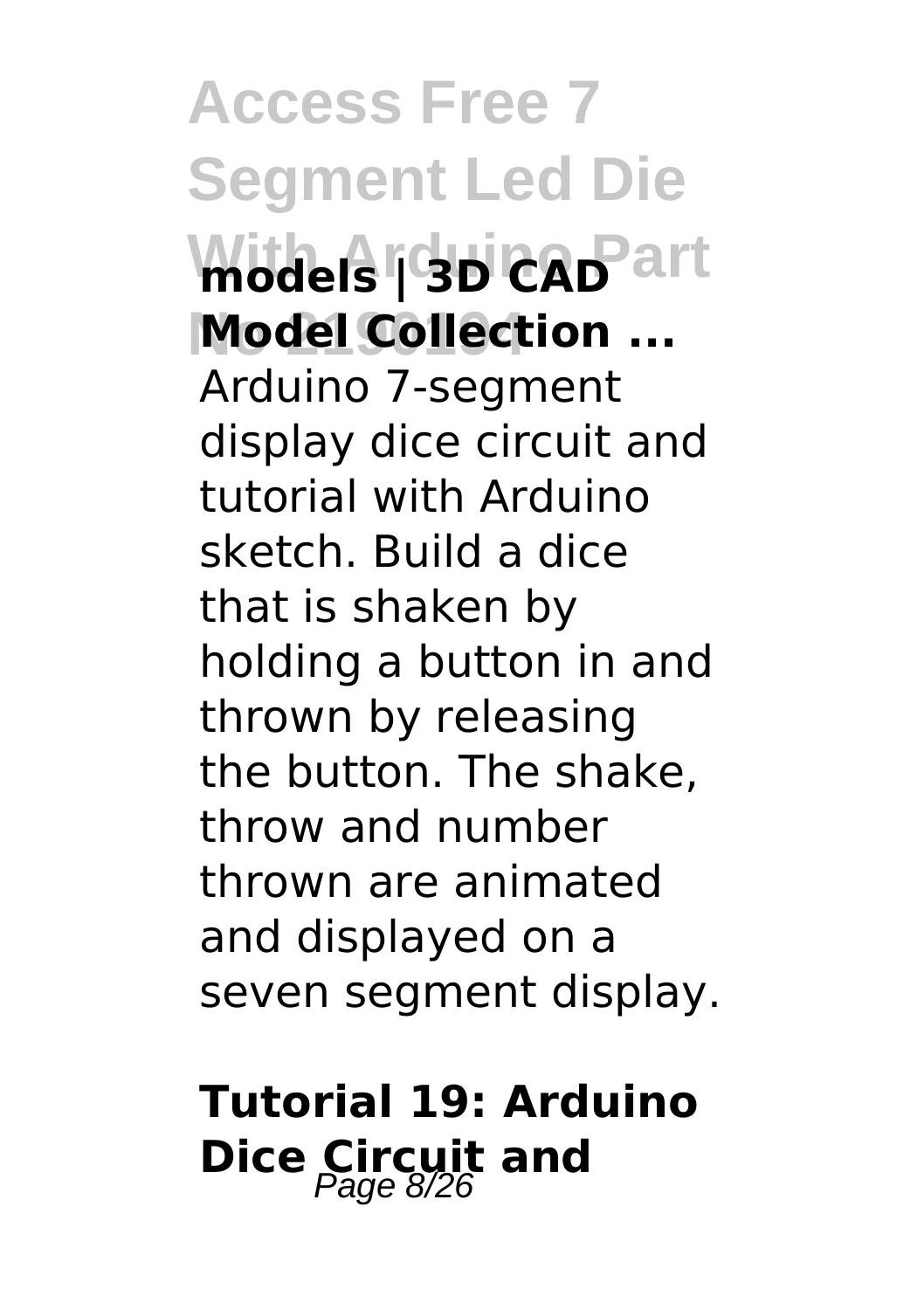**Access Free 7 Segment Led Die Withch using a Part No 2190194** 7-Segment LED Die W/Arduino and More. By braulio777 in Circuits Electronics. 5,977. 12. 31. Download Favorite. Introduction: 7-Segment LED Die W/Arduino and More. By braulio777 Follow More. More by the author: I'm engineer, I like to design programming things with Arduino hardware and pure electronics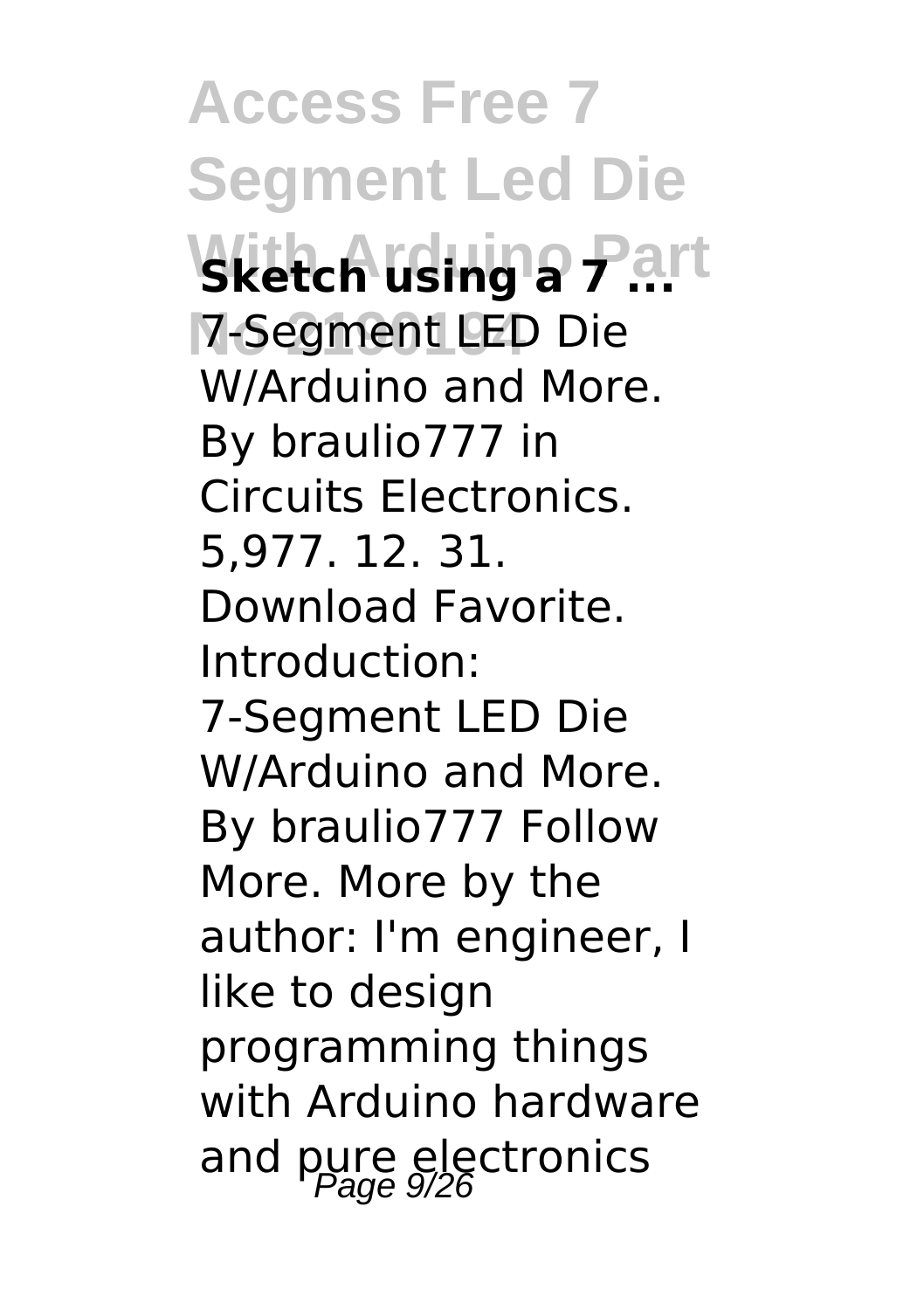## **Access Free 7 Segment Led Die With Arduino Part** too. **No 2190194**

**7-Segment LED Die W/Arduino and More : 8 Steps -**

#### **Instructables**

We offer a wide range of seven segment LED displays that incorporate the very latest die technology. Available in various sizes and digit options our standard range offers a solution ready to be manufactured to order. We also offer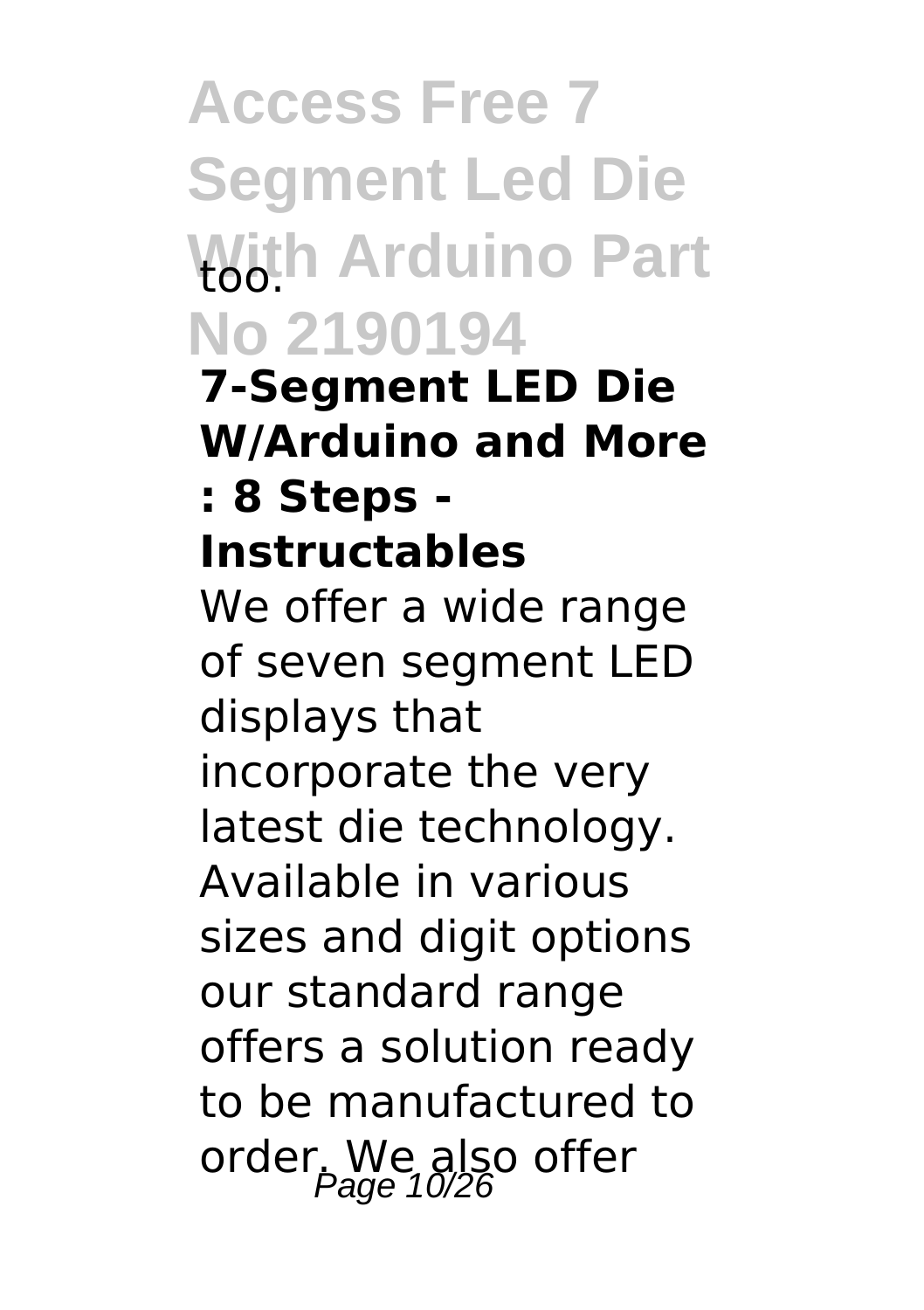**Access Free 7 Segment Led Die** bespoke, custom seven segments offering you even greater choice.

#### **LED Seven Segment Displays - Forge Europa**

A 7-segment display is simply an arrangement of seven LEDs where each segment represents an LED. These are turned on in a given pattern to be able to show a given digit or letter. The seven segments are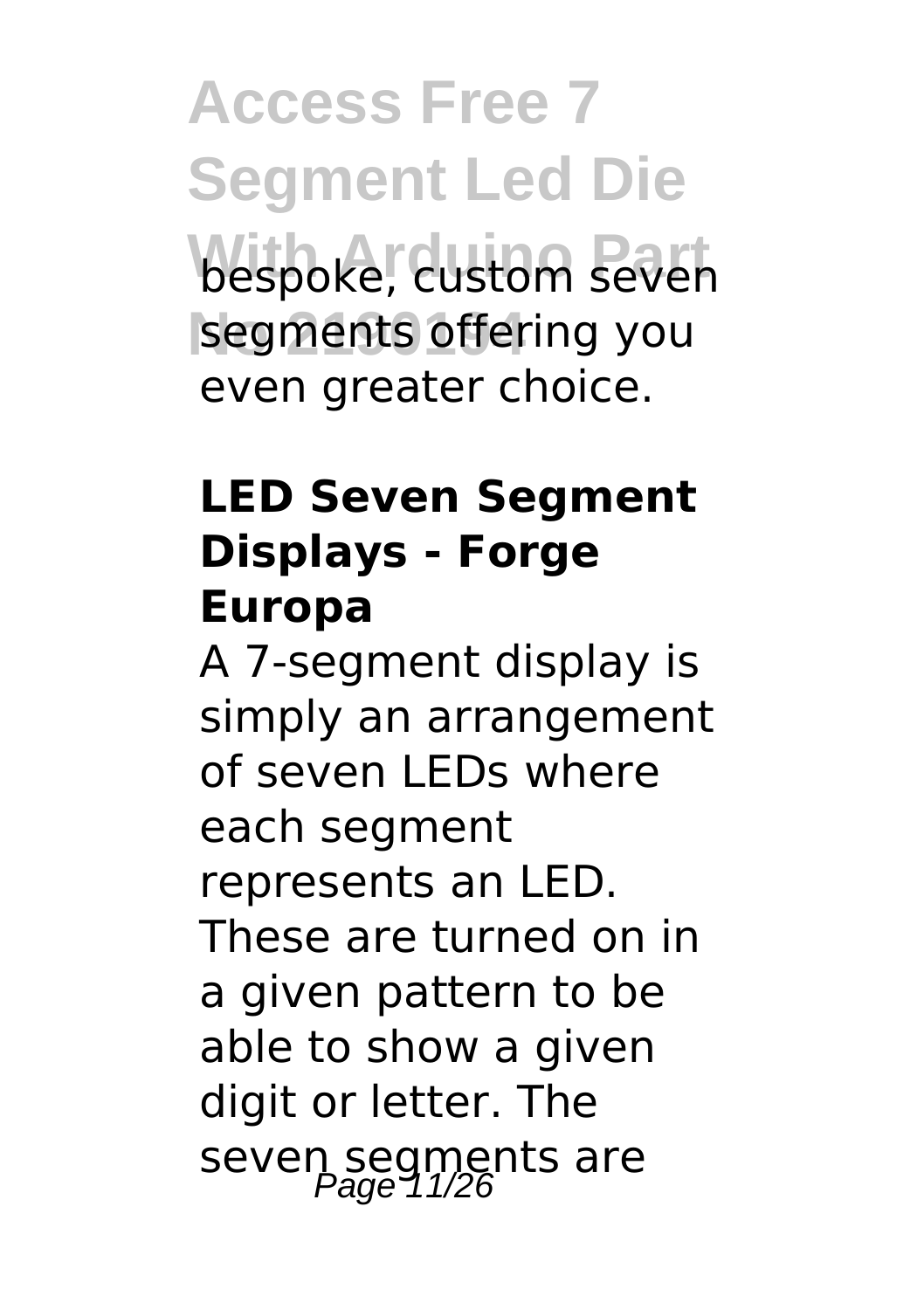**Access Free 7 Segment Led Die** labeled a to g. Another segment is usually added to represent a decimal point which is important in some applications.

#### **How to Use 7 segment Display with Arduino.**

The HV Seven Segment LED Display Driver allows you to interface 8 large seven segment LED display modules (common-cathode type) to a  $+5V$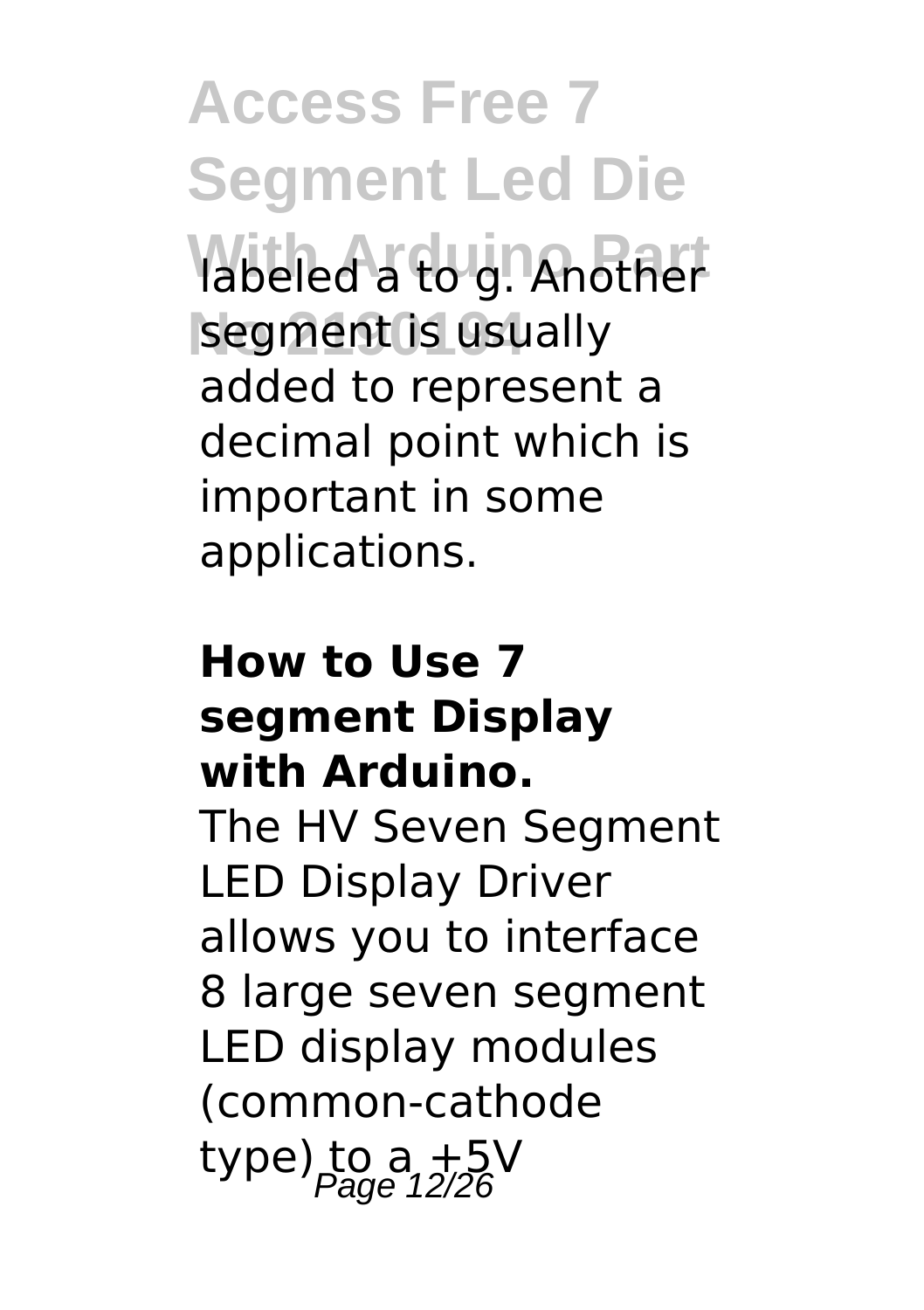**Access Free 7 Segment Led Die** microcontroller through an SPI interface. It can drive LED segments with forward voltage up to 24V. Note: This listing is for PCB only. Features. On-board +5V and an adjustable HV power supply for the LED modules

#### **Serial driver for large seven segment LED displays from ...**

The largest seven segment LED display I have known is of  $12<sup>r</sup>$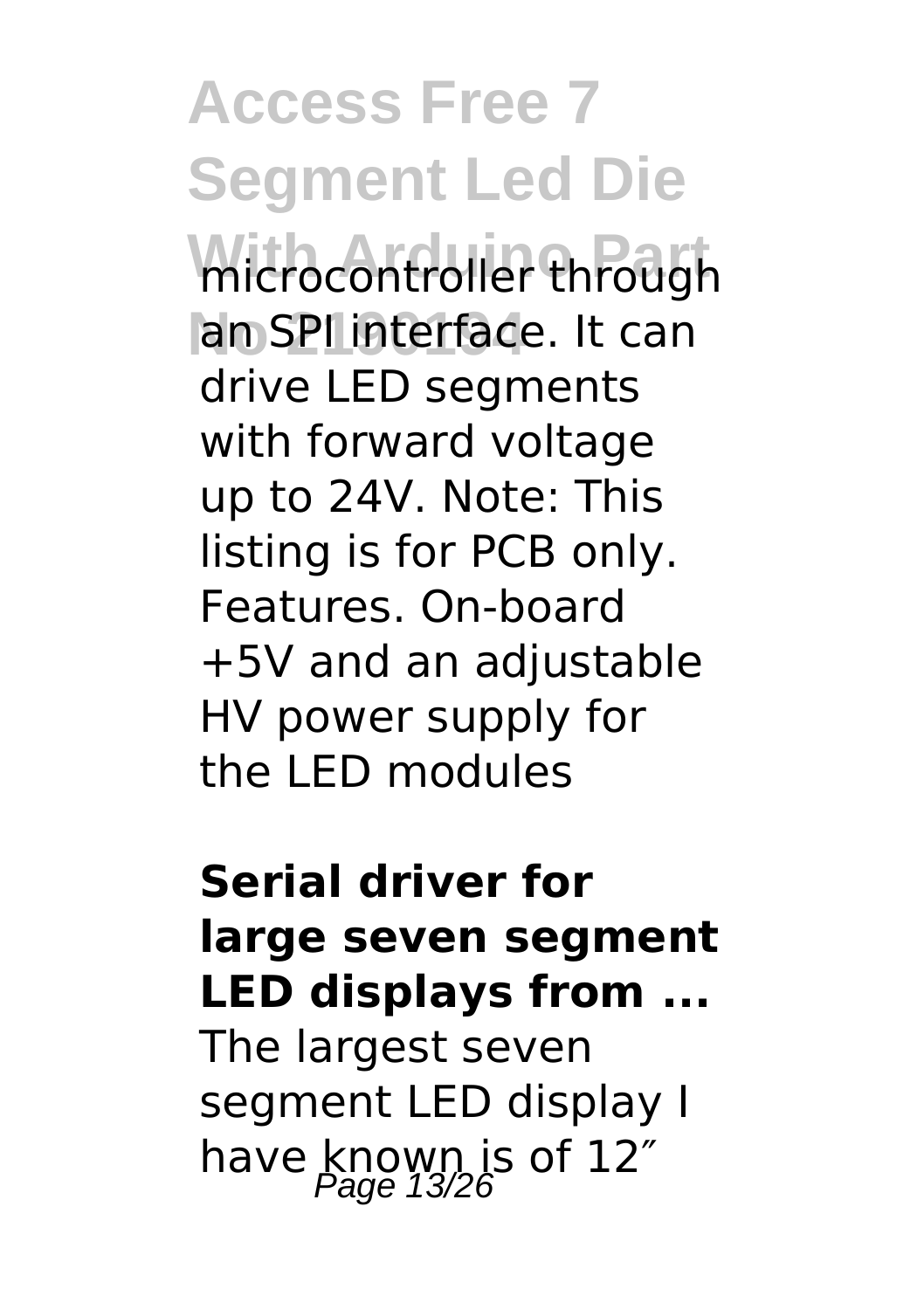**Access Free 7 Segment Led Die Size, which has 4 rowst** of 10 LEDs in series per segment, and so the required forward voltage is approximately 20V. The output of LM317 also goes to the input of LM7805 to generate a regulated +5V power supply.

#### **High-voltage seven segment LED display driver with SPI ...**

This tutorial is about interfacing  $7$  segment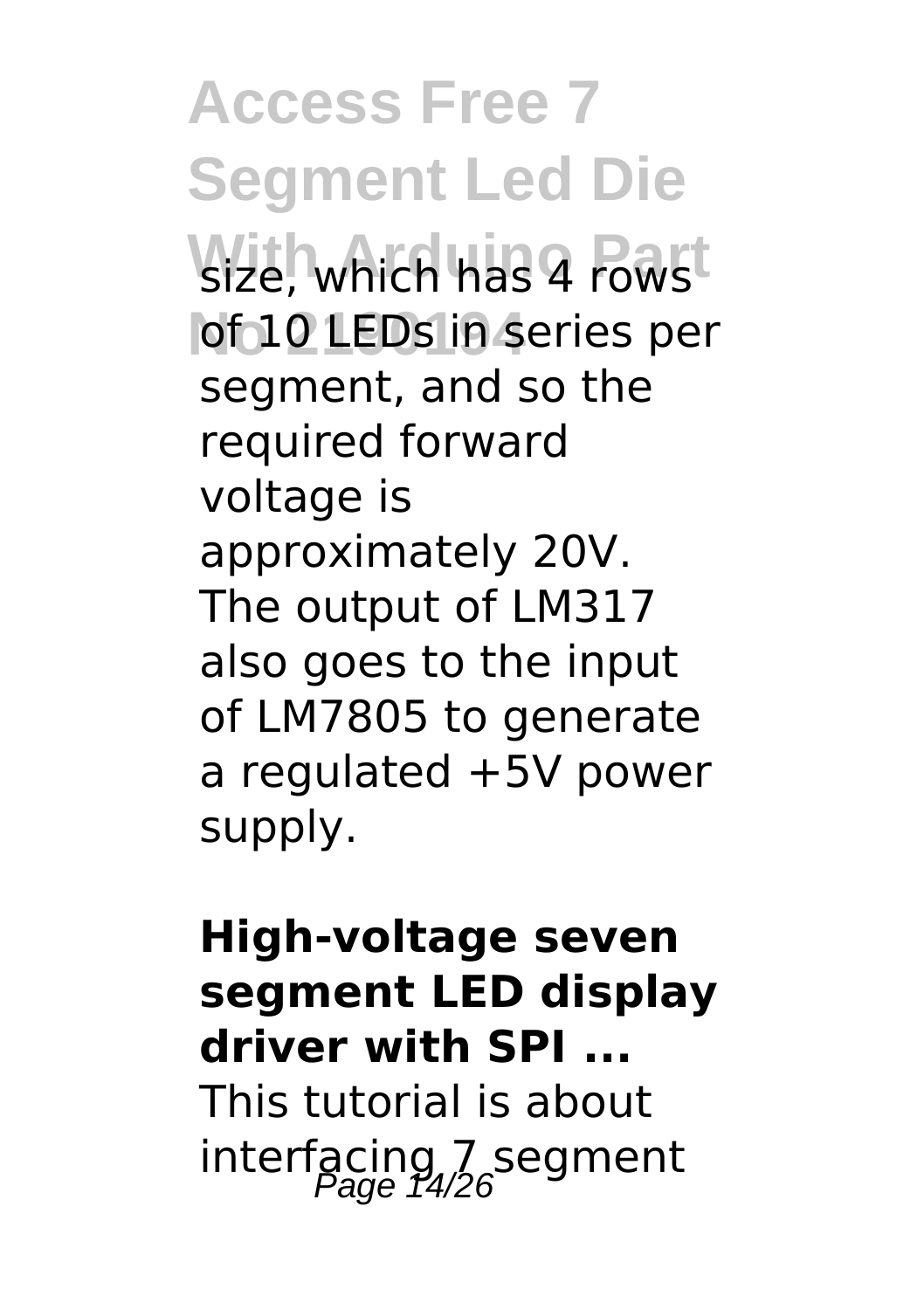**Access Free 7 Segment Led Die** led display with stm32 microcontroller using keil arm mdk 5 with stm32 HAL libraries for code compilation. Stm32cubemx is used to initialize the stm32f103c8t6 microcontroller peripherals/variables pins, operating frequency, oscillator selection etc. Stm32cubemx initialized settings are then imported to keil mdk arm 5 project.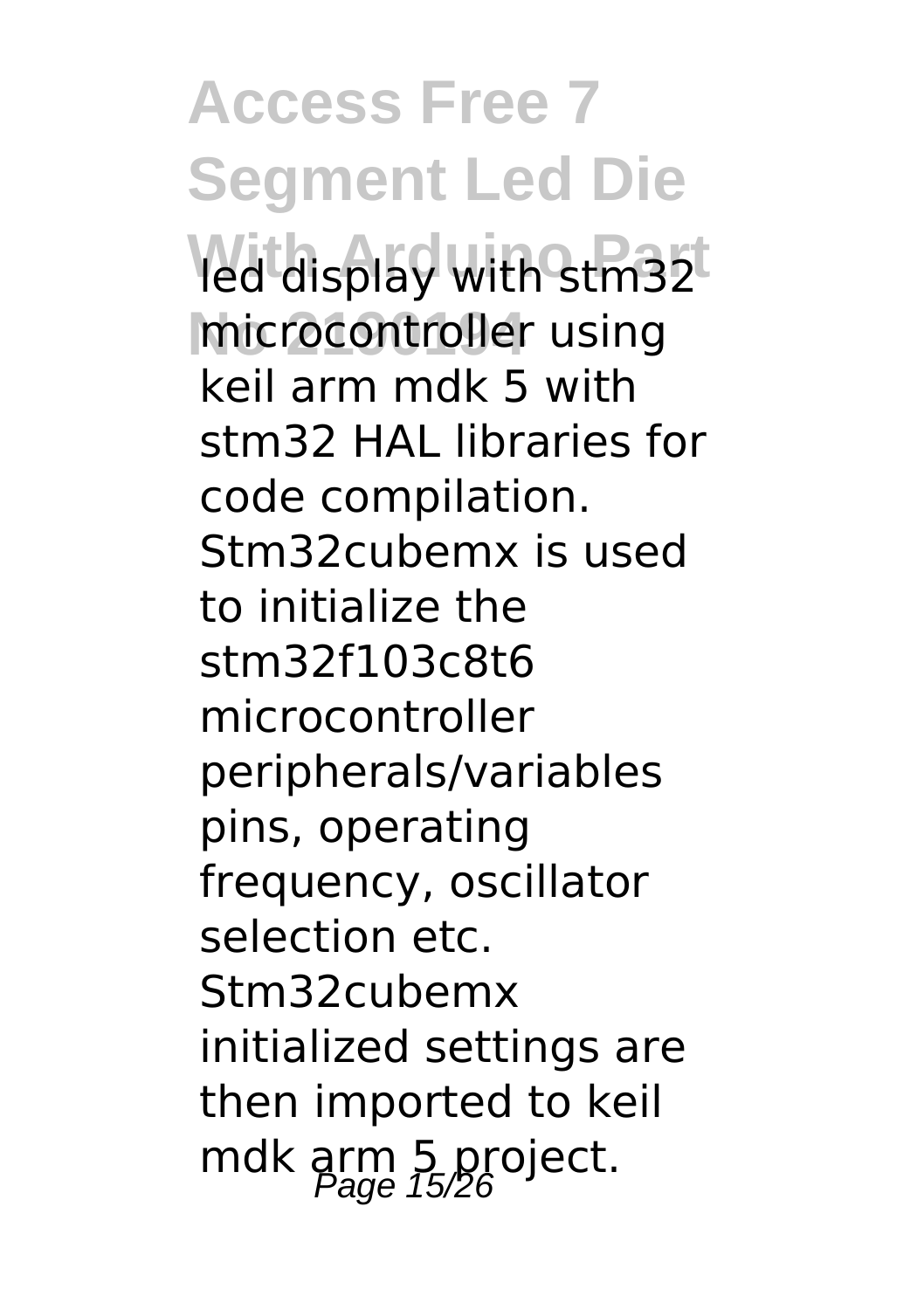**Access Free 7 Segment Led Die** Stm32cubemx ... Part **No 2190194 Interfacing 7 segment display with stm32f103 microcontroller** Here, I made the name of fuction self explanatory i.e onA() will turn on the A segment of 7 seg display on breadboard, similarly offA will switch it off. So, in this case to display "0", we have to switch all segment except G(DP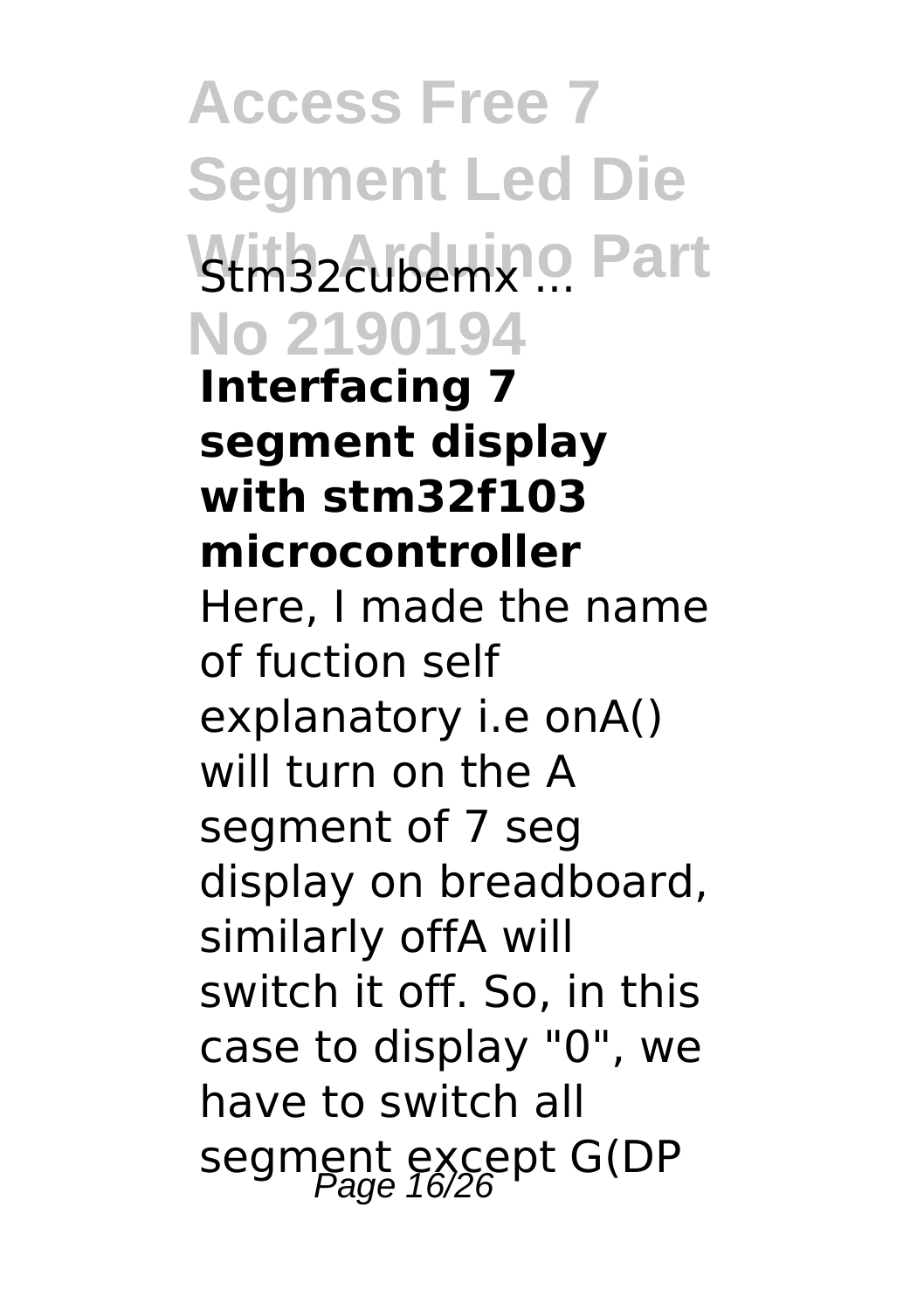**Access Free 7 Segment Led Die With Arduino Part** is ignored as it is not connected to any pin of ESP8266).

#### **Controlling 7-Segment LED Display Using ESP8266 Web Server**

**...**

7 Segment LED Display (single digit) The particular display used in this tutorial is a TopLite 5161BS with a Common Anode. In order to make this tutorial as general as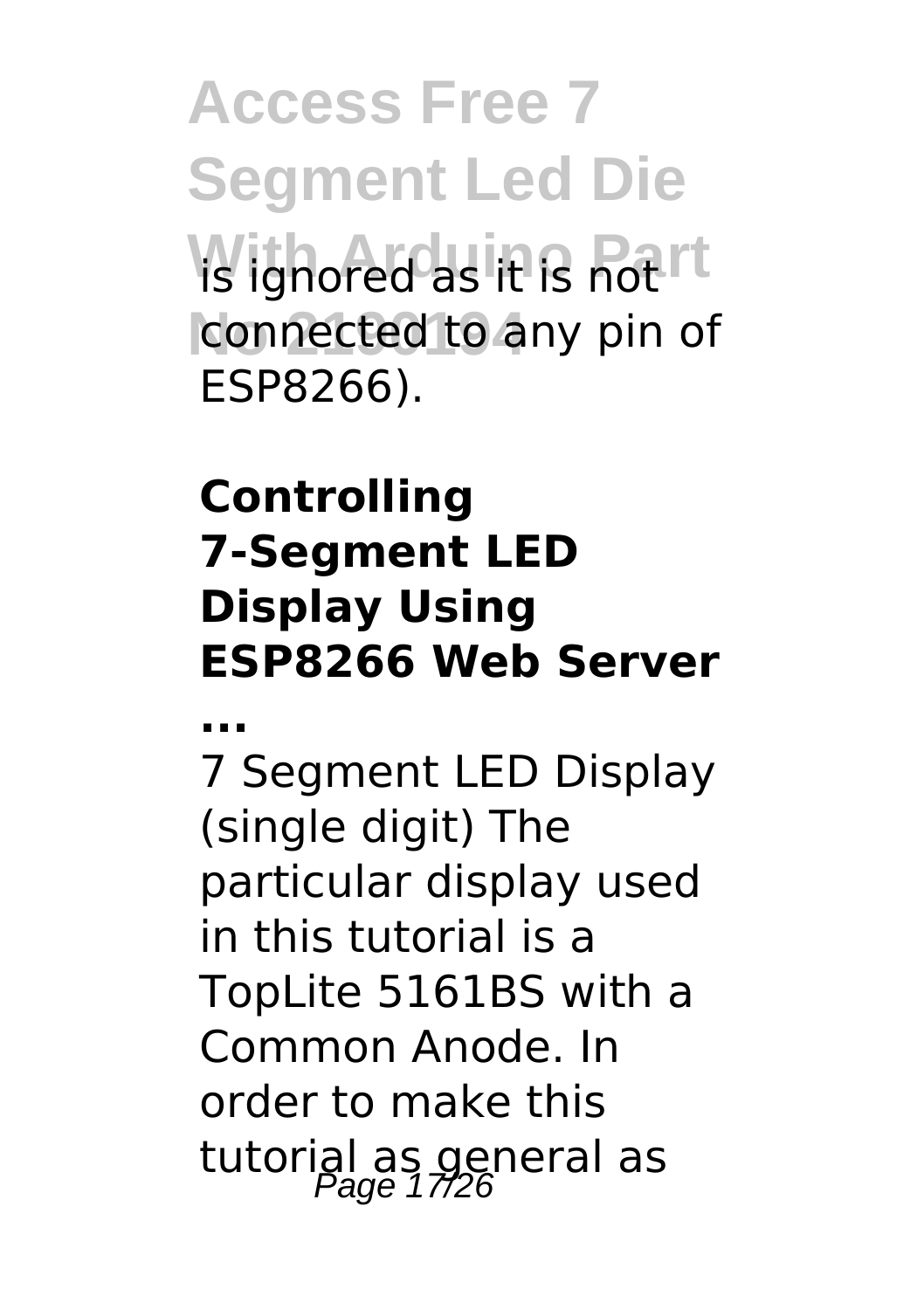**Access Free 7 Segment Led Die** possible, I will refer to t the Display pins by their individual segments (A-G and Dp).

#### **7 Segment LED Displays 102 -- Using a Shift Register ...**

The 4 digits are multiplexed to reduce the number of wires that connects from Arduino to 7 segment displays, this will also reduce the power consumption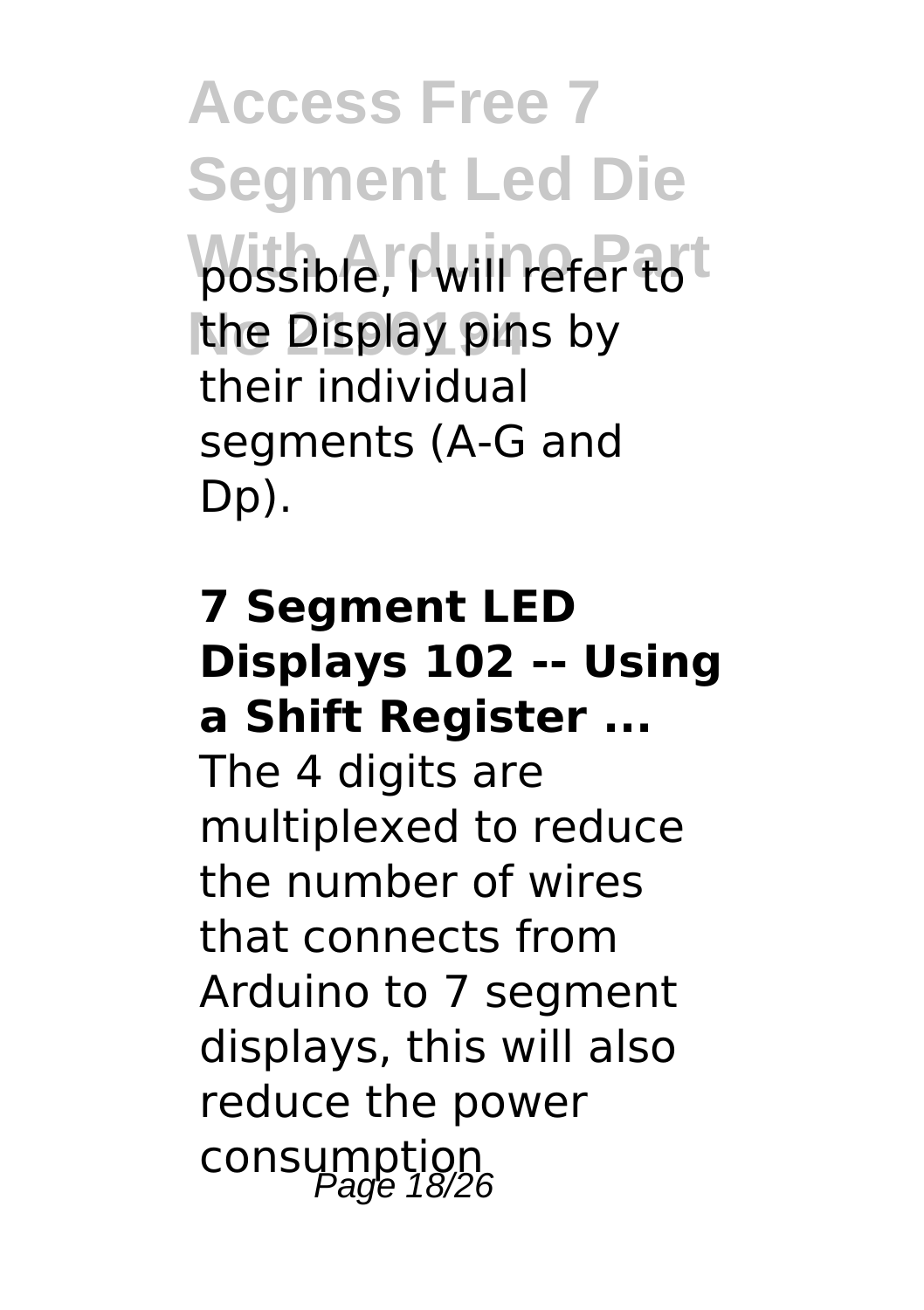**Access Free 7 Segment Led Die** significantly; with the<sup>rt</sup> equivalent power consumption of just one 7 segment display we can power 4 or more digits without any noticeable reduction in brightness, this is a huge advantage if you are powering this clock using batteries.

### **Arduino 7 Segment Display Clock: With and Without RTC ...** For those applications 7-segment led displays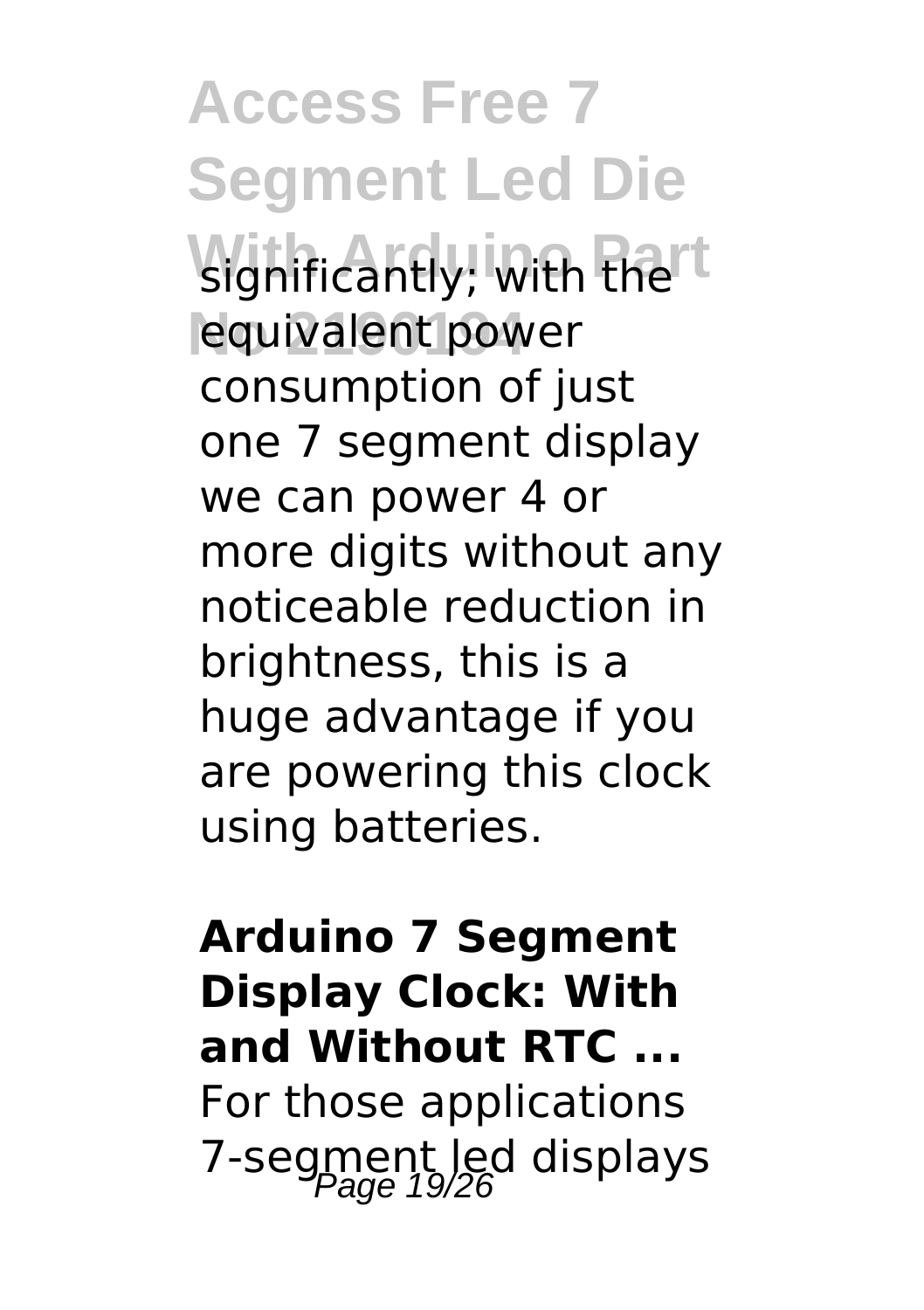**Access Free 7 Segment Led Die With Arduino Part** exist that can supply the desired visual output. Here we discuss the basics of connecting a four-digit, 7-segment display to an Arduino. The display is controlled by a TM1637 integrated circuit which does the nitty gritty work of lighting up the correct segments that compose each of the digits when input from the microcontroller board arrives.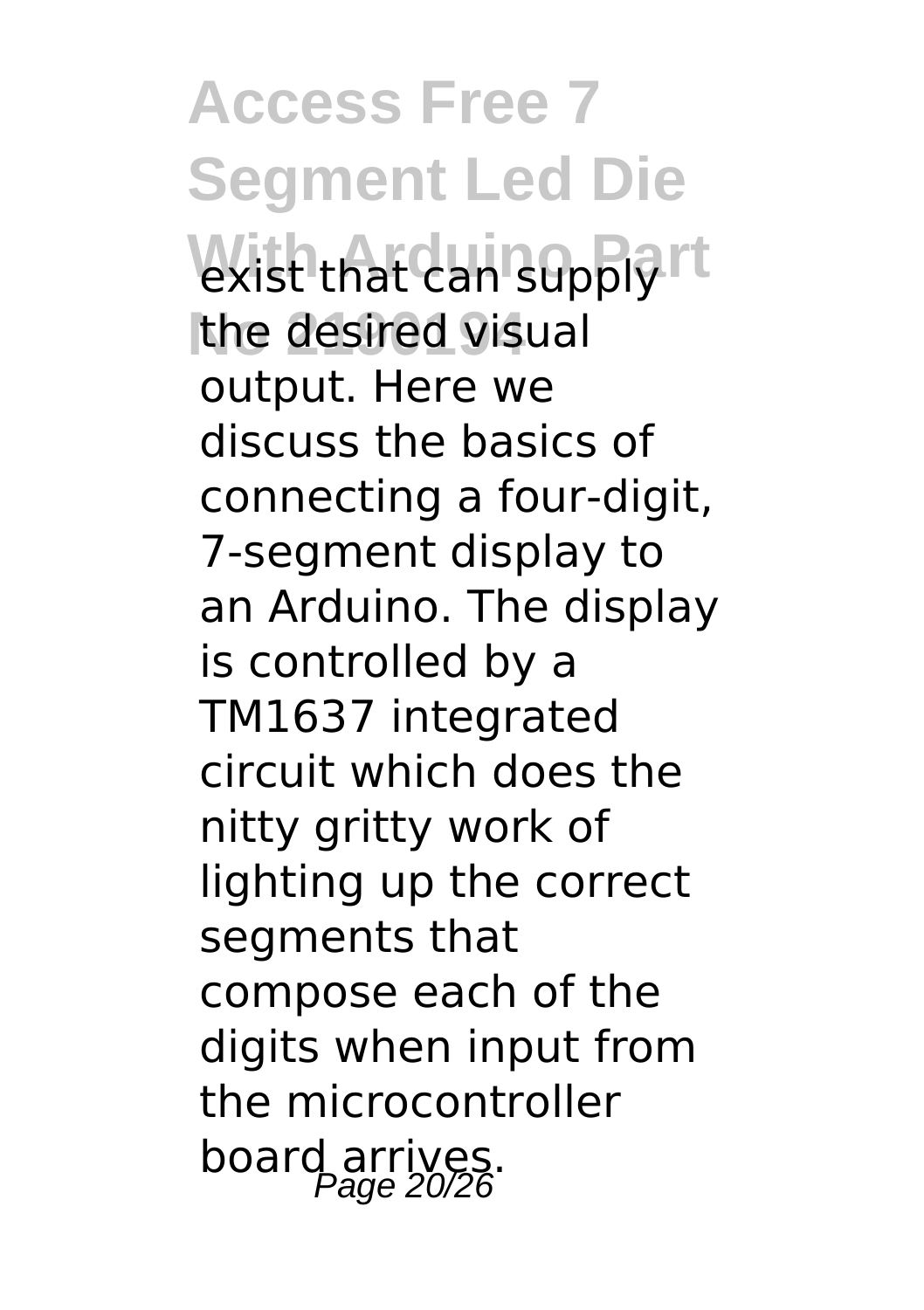## **Access Free 7 Segment Led Die With Arduino Part**

#### **No 2190194 (10) Four digit, 7-segment led display for Arduino based ...**

7-Segment LED needs a breadboard and 30ea wires. You can see more at the purchase list. Design a jumper wire Like This. Now that you designed the 7-Segment, test this Arduino. Test source code is below:

# **7-Segment - Arduino** Page 21/26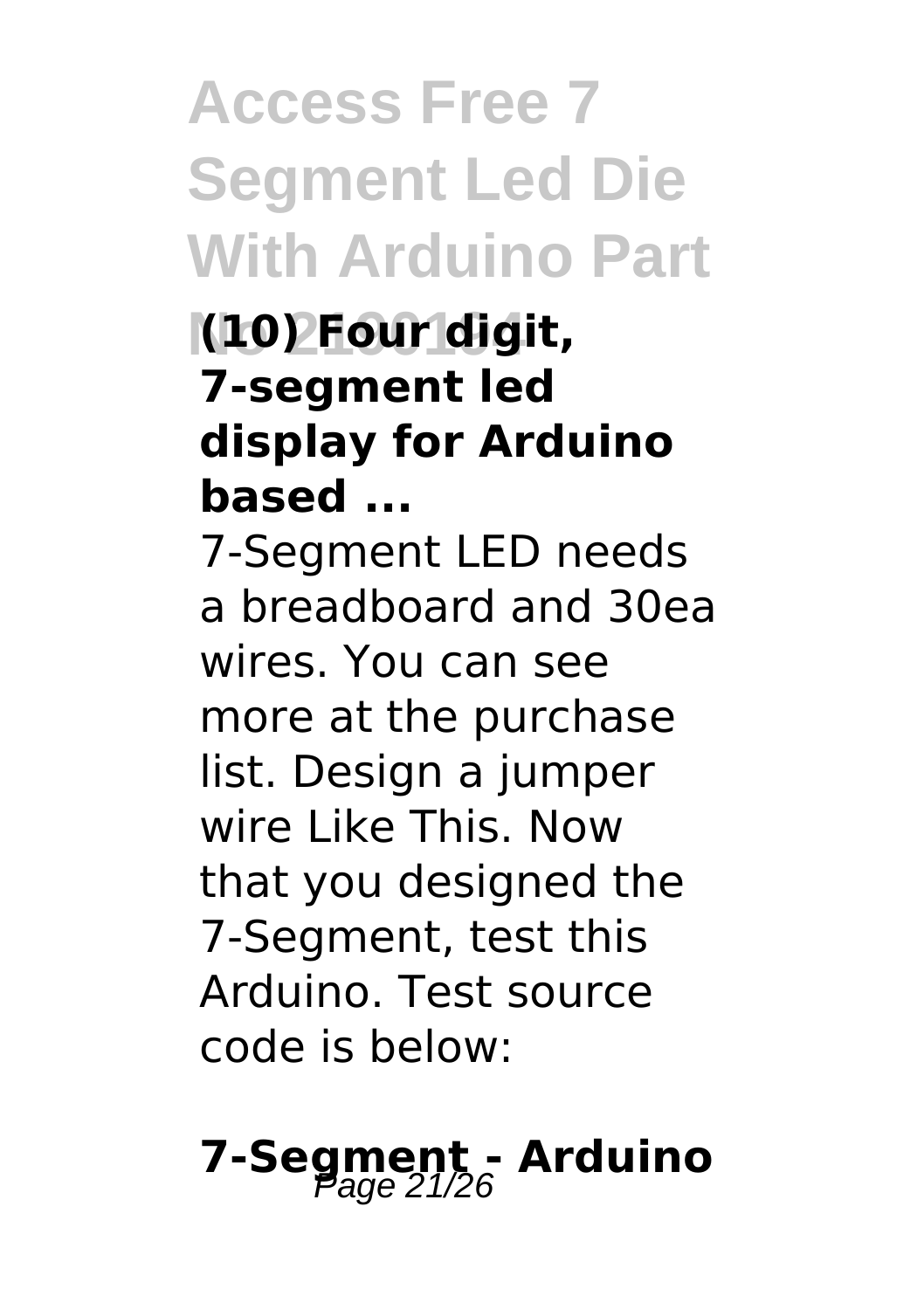**Access Free 7 Segment Led Die With Arduino Part Project Hub** To set the 7-Segment LED with binary code, you have to write the code sequence from ag and left to right with start up binary header "0b". Figure 3.7-segment 2-digit 10-pins : Figure 3 show the 7-segment 2-digit 10-pins, how to set each pin on this LED.

**7 Segment 2 Digit and 10 pins Counter 00-99 with Arduino Page 22/26**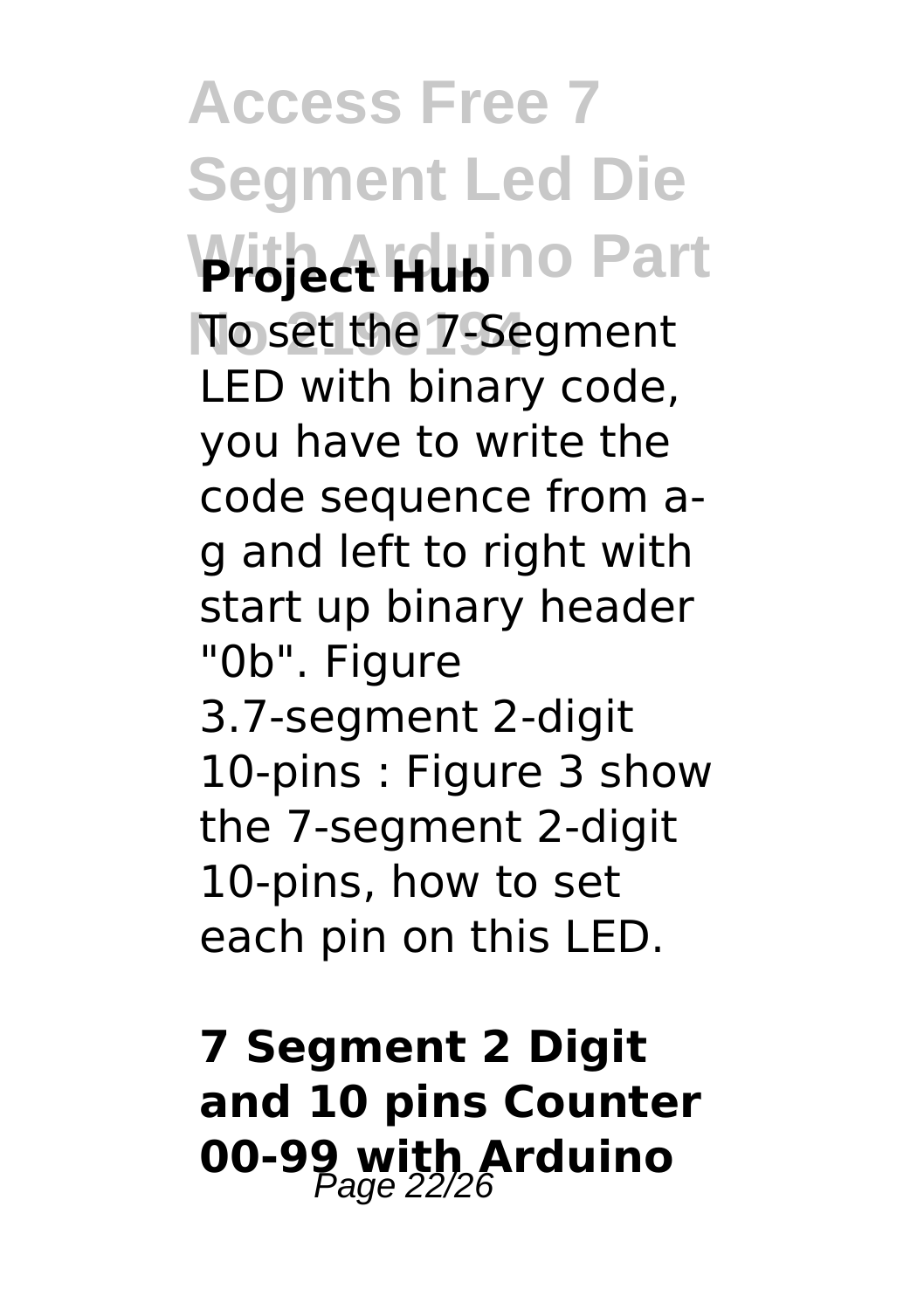**Access Free 7 Segment Led Die With Arduino Part ... No 2190194** If we want to display the number "0", then we need to glow all the LEDs except LED which belongs to line "g" (see 7 segment pin diagram above, so we need a bit pattern 11000000. Similarly to display "1"we need to glow LEDs associated with b and c, so the bit pattern for this would be 11111001.

**7 Segment Display:** Page 23/26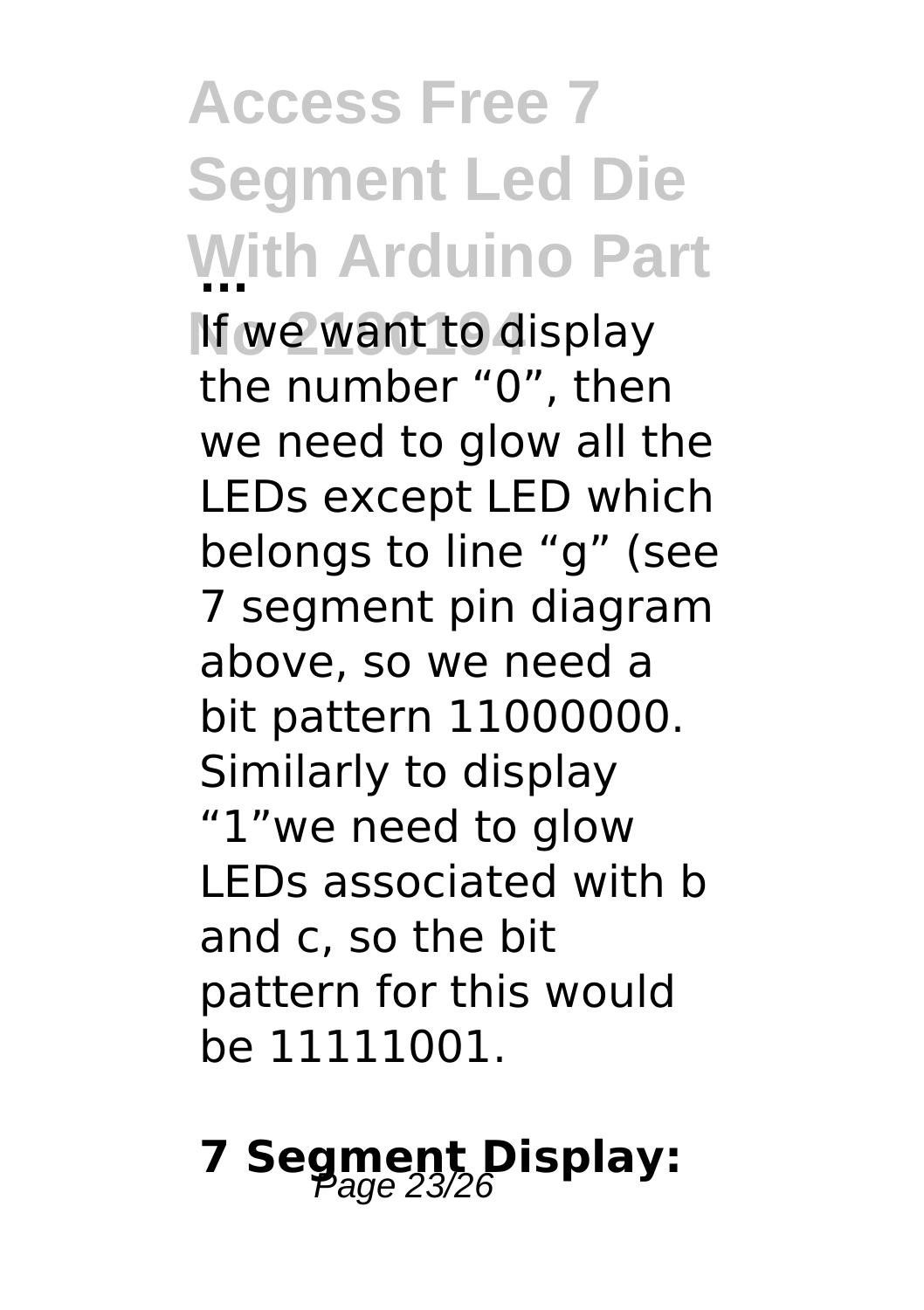**Access Free 7 Segment Led Die With Arduino Part Pin Diagram, No 2190194 Description, Working ...** 7-segment LED is a Common Anode type - 9V @ 20mA per segment  $(-150mA)$ . I have understood that I need to use a some LED driver with more than 150-mA Current Limit Capability and TPIC6C595 seems to the best option. But, But operating voltage of TIPC6C595 is  $4.5 - 5.5V$ . Page 24/26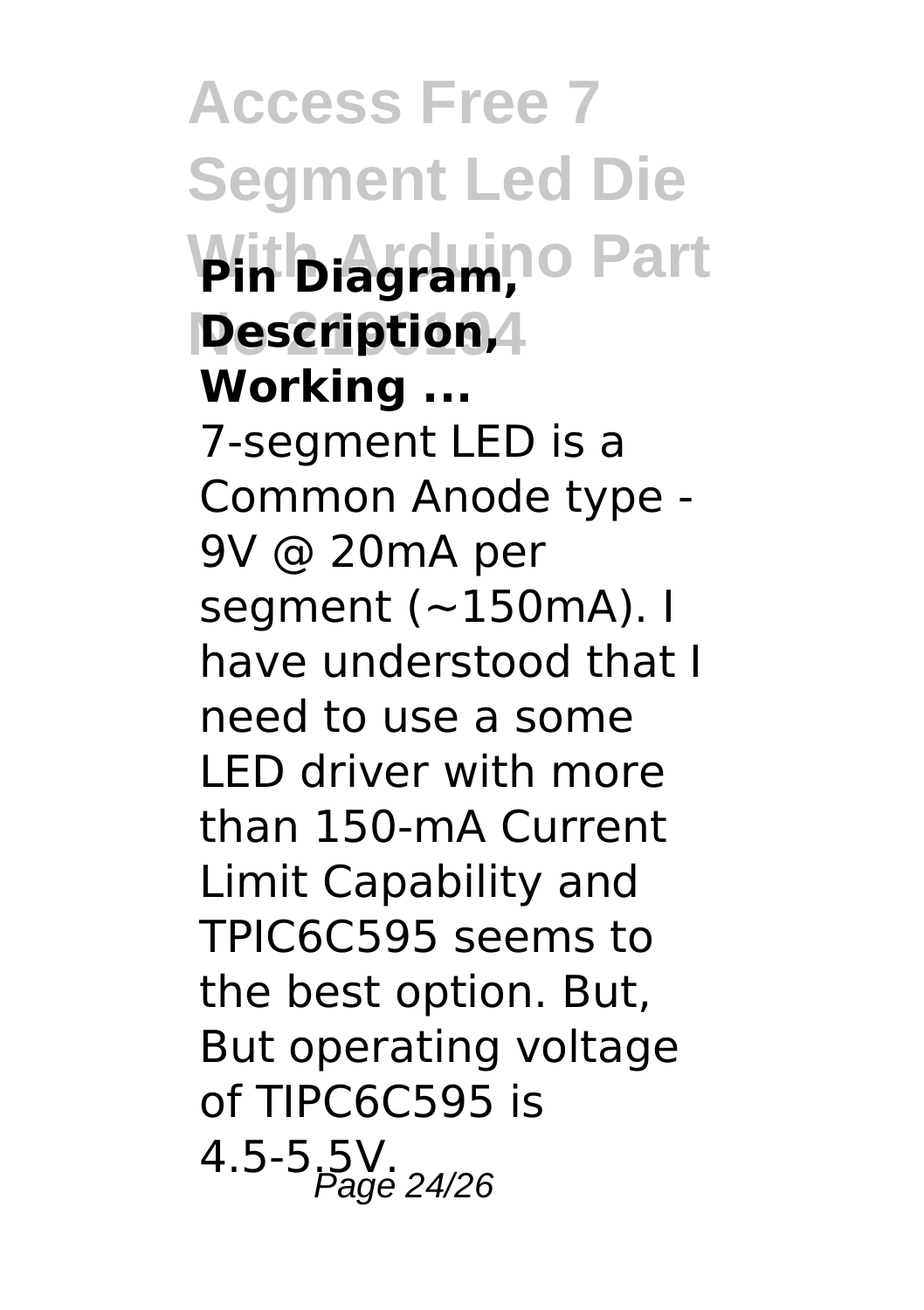# **Access Free 7 Segment Led Die With Arduino Part**

**No 2190194 7 Segment 4" Displays - Arduino Forum - Index** 7 segment display price, harga in Malaysia - List of products for sale, auction, wtb or wts for our supplier / seller. ; Cari barangan untuk dijual, di jual atau bidaan dari penjual/pembekal kita.